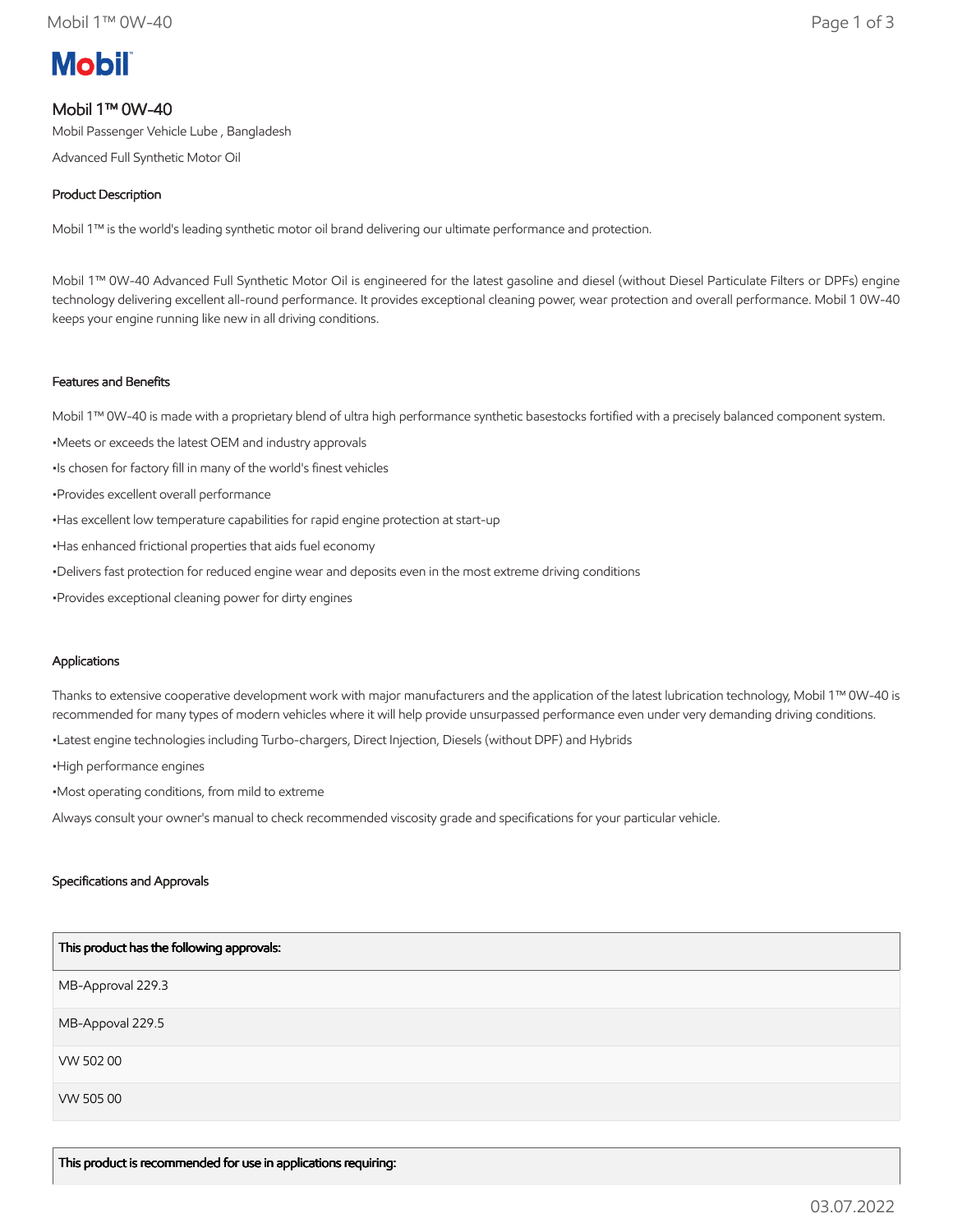## This product is recommended for use in applications requiring:

API CF

FIAT 9.55535-M2

VW 503 01

| This product meets or exceeds the requirements of: |
|----------------------------------------------------|
| API SJ                                             |
| API SL                                             |
| API SM                                             |
| API SN                                             |
| ACEA A3/B3                                         |
| ACEA A3/B4                                         |

#### Properties and Specifications

| Property                                                              |                  |
|-----------------------------------------------------------------------|------------------|
| Grade                                                                 | <b>SAE 0W-40</b> |
| Total Base Number, mgKOH/g, ASTM D2896                                | 12.5             |
| Ash, Sulfated, mass%, ASTM D874                                       | 1.2              |
| Flash Point, Cleveland Open Cup, °C, ASTM D92                         | 233              |
| Kinematic Viscosity @ 40 C, mm2/s, ASTM D445                          | 77               |
| Hi-Temp Hi-Shear Viscosity @ 150 C 1x10(6) sec(-1), mPa.s, ASTM D4683 | 3.6              |
| Kinematic Viscosity @ 100 C, mm2/s, ASTM D445                         | 13.5             |
| Density @ 15.6 C, g/ml, ASTM D4052                                    | 0.839            |
| Viscosity Index, ASTM D2270                                           | 180              |
| Mini-Rotary Viscometer, Apparent Viscosity, -40 C, mPa.s, ASTM D4684  | 28200            |
| Pour Point, °C, ASTM D97                                              | $-45$            |

#### Health and safety

Health and Safety recommendations for this product can be found on the Material Safety Data Sheet (MSDS) @ [http://www.msds.exxonmobil.com/psims](http://www.msds.exxonmobil.com/psims/psims.aspx) /psims.aspx

All trademarks used herein are trademarks or registered trademarks of Exxon Mobil Corporation or one of its subsidiaries unless indicated otherwise.

06-2022